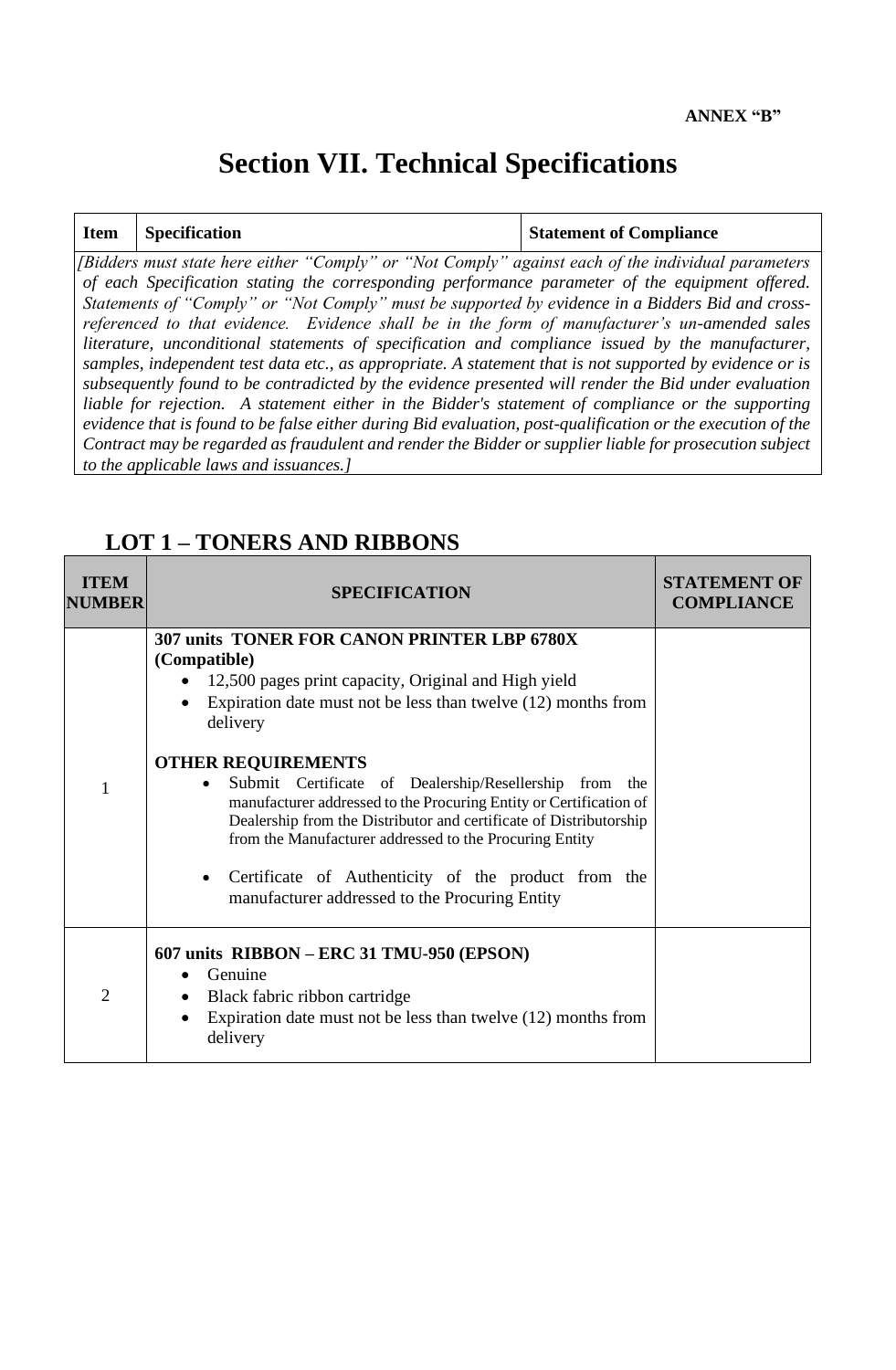#### **LOT 2 – TSF FORMS**

 $\mathbf{r}$ 

| <b>ITEM</b><br><b>NUMBER</b> | <b>SPECIFICATION</b>                                                                                                  | <b>STATEMENT OF</b><br><b>COMPLIANCE</b> |
|------------------------------|-----------------------------------------------------------------------------------------------------------------------|------------------------------------------|
|                              | 22.5 Boxes(45 M) - TSF - 11" x 10-5/8" 1 PLY,<br>70gsm, 2,000 Sheets/Box                                              |                                          |
|                              | Long strand type white bond                                                                                           |                                          |
|                              | With tractor holes free from hanging punches                                                                          |                                          |
| $\mathbf{1}$                 | Compatible with high speed computer printer<br>$\bullet$                                                              |                                          |
|                              | Each sheet must have a pre-printed page number<br>$\bullet$                                                           |                                          |
|                              | Acceptance is subject to production run test<br>$\bullet$                                                             |                                          |
|                              | (per SSS Sample)                                                                                                      |                                          |
|                              | 1,012 Boxes(506 M) -TSF - ML-1 SAL/EDUC/CAL/SILP 3 PLY,<br>500sheets/box                                              |                                          |
|                              | Loan Repayment return, pre-printed, 56 gsm for $1st$ and $3rd$                                                        |                                          |
|                              | ply, 48 gsm for $2nd$ ply, pre-printed,                                                                               |                                          |
|                              | Long strand type white bond                                                                                           |                                          |
| $\overline{2}$               | With tractor holes free from hanging punches<br>$\bullet$                                                             |                                          |
|                              | Compatible with high speed computer printer<br>$\bullet$                                                              |                                          |
|                              | Each sheet must have a pre-printed page number, with<br>$\bullet$<br>perforated high quality carbon paper interleaved |                                          |
|                              | Crimping must be strong<br>$\bullet$                                                                                  |                                          |
|                              | Acceptance is subject to production run test<br>$\bullet$                                                             |                                          |
|                              | (per SSS Sample)                                                                                                      |                                          |

#### **LOT 3 – PRINTED FORMS AND OTHER SUPPLIES**

| <b>ITEM</b><br><b>NUMBER</b> | <b>SPECIFICATION</b>                            |                      | <b>STATEMENT OF</b><br><b>COMPLIANCE</b> |
|------------------------------|-------------------------------------------------|----------------------|------------------------------------------|
|                              | 421 KGS - RAG - CAMISETA                        |                      |                                          |
|                              | <b>Round Cotton</b><br>$\bullet$                |                      |                                          |
| 1                            | Diameter: 8 inches                              |                      |                                          |
|                              | Packing: 1 kg./bundle<br>$\bullet$              |                      |                                          |
|                              | <b>1,561 SETS - CORRUGATED BOX</b>              |                      |                                          |
|                              |                                                 | Test value (Average) |                                          |
|                              | Bursting Strength, kPn                          | 651.41               |                                          |
|                              | Pound/Squared Inch<br>$\bullet$                 | 94.5                 |                                          |
|                              | Record Box<br>$\bullet$                         |                      |                                          |
| $\overline{2}$               | Size: width $-32$ cm<br>$\bullet$               |                      |                                          |
|                              | length $-40$ cm                                 |                      |                                          |
|                              | height $-29.5$ cm                               |                      |                                          |
|                              | Die-cutted, glued, B Flute<br>$\bullet$         |                      |                                          |
|                              | 200 lbs. test                                   |                      |                                          |
|                              | OD with sleeves and cover 10 to 12 kgs capacity |                      |                                          |
|                              | (per SSS sample)                                |                      |                                          |

 $\blacksquare$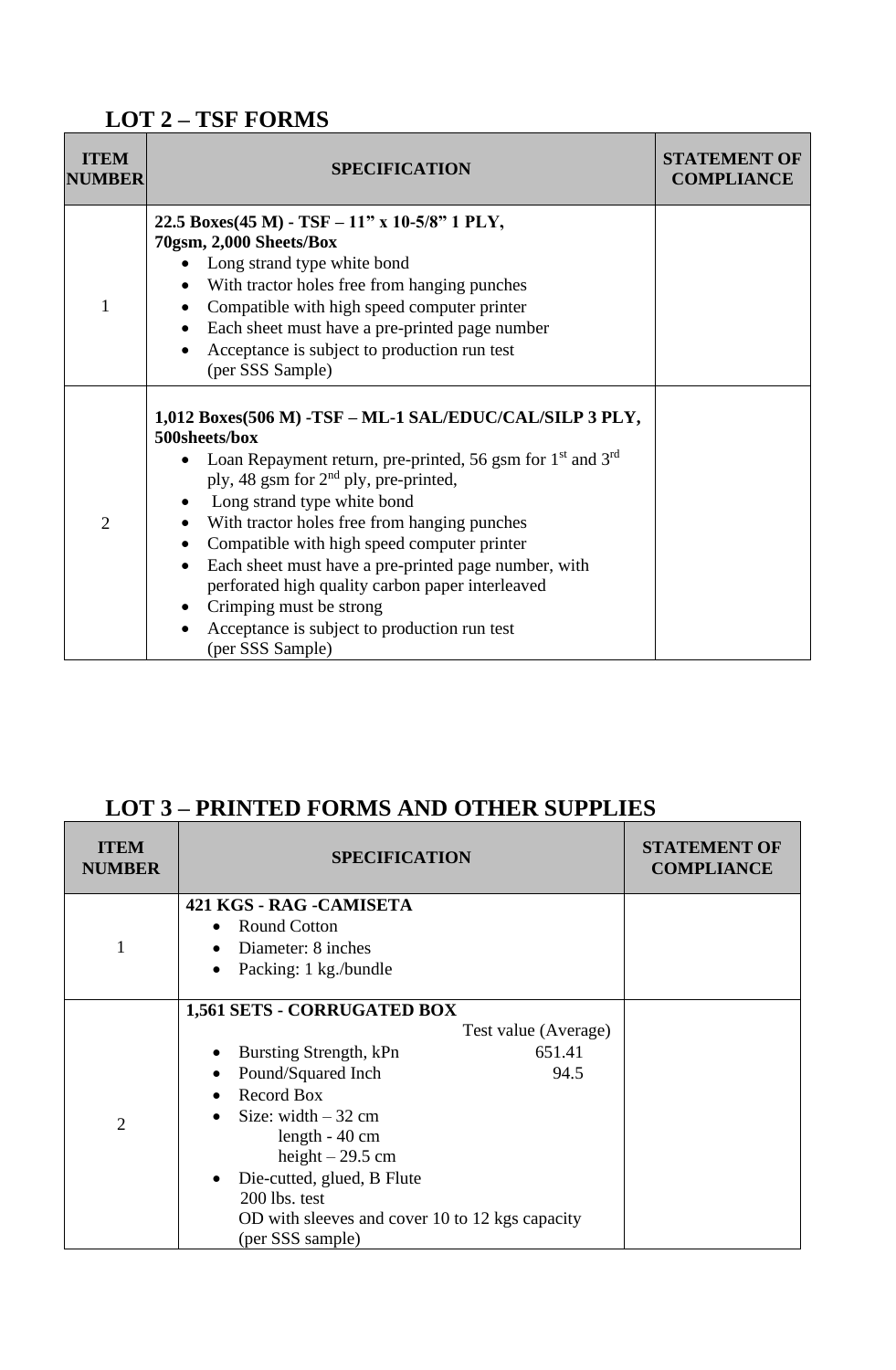| <b>ITEM</b><br><b>NUMBER</b> | <b>SPECIFICATION</b>                                                                                                                                                                                                                                                                                                                                                                                                                                                                                                                                                                                                                                                                  | <b>STATEMENT OF</b><br><b>COMPLIANCE</b> |
|------------------------------|---------------------------------------------------------------------------------------------------------------------------------------------------------------------------------------------------------------------------------------------------------------------------------------------------------------------------------------------------------------------------------------------------------------------------------------------------------------------------------------------------------------------------------------------------------------------------------------------------------------------------------------------------------------------------------------|------------------------------------------|
| 3                            | 510 PCS - STAMP PAD<br>big $3-7/16$ " x $5-5/8$ "                                                                                                                                                                                                                                                                                                                                                                                                                                                                                                                                                                                                                                     |                                          |
| 4                            | 6,097 PCS - CARTOLINA – WHITE, 22-1/2" x 28-1/2"<br>Basis Weight: 100 gsm (min.)                                                                                                                                                                                                                                                                                                                                                                                                                                                                                                                                                                                                      |                                          |
| 5                            | 337 BAGS - RUBBER BAND #18 -TRANSPARENT<br>445 grams/bag                                                                                                                                                                                                                                                                                                                                                                                                                                                                                                                                                                                                                              |                                          |
| 6                            | <b>110 BOTTLES - INK FOR TRODAT DATER</b><br>black<br>25 ML/Bottle                                                                                                                                                                                                                                                                                                                                                                                                                                                                                                                                                                                                                    |                                          |
| 7                            | 1,717 PADS - REL-9 REP 25 SETS/PAD 4PLY<br>(CARBONLESS)<br>25 sets/pad, 4 ply Size : $W = 21.5$ cm, L= 17.5 cm<br>Paper: Good quality printing, carbonless<br>1st ply : Original – White, text in Black in White<br>Yellow safety ink<br>2nd ply: Duplicate - White, text in Black with<br>Yellow safety ink<br>3rd ply: Triplicate - Light Blue, text in Black with<br>Yellow safety ink<br>4th ply: Quadruplicate – Pink, text in Black with<br>Yellow safety ink<br>Lay-out : Size : $1 \frac{1}{2} \times 3$ " at the upper right hand<br>corner from the original to the quadruplicate copy<br>padded with cardboard at the back and Bond paper as<br>top cover (per SSS sample) |                                          |
| 8                            | 5,582 PADS - R-6 MISC P.R, 25SHTS 07'13<br>(CARBONLESS)<br>25 sets/pad, 4 ply Size : 8-1/16" x 9"' Paper : Good<br>quality printing, carbonless<br>Printing: Offset with the following colorprint<br>1st ply: Original-White, text in Black<br>2nd ply: Duplicate-Green, text in Black<br>3rd ply:Triplicate-Yellow, text in Black<br>4th ply: Quadruplicate-Blue, text in Black<br>(Per SSS sample)<br>7,861 PCS - EMPTY CARTONS                                                                                                                                                                                                                                                     |                                          |
| 9                            | Width:<br>14"<br>Length: $17 - 3/4$ "<br>Height:<br>$12 - 3/4$ "<br>(per SSS Sample)                                                                                                                                                                                                                                                                                                                                                                                                                                                                                                                                                                                                  |                                          |
| 10                           | 22,390 PCS - PLASTIC ENVELOPE<br>10 X 15 Gauge No. 5<br>Transparent with snap button                                                                                                                                                                                                                                                                                                                                                                                                                                                                                                                                                                                                  |                                          |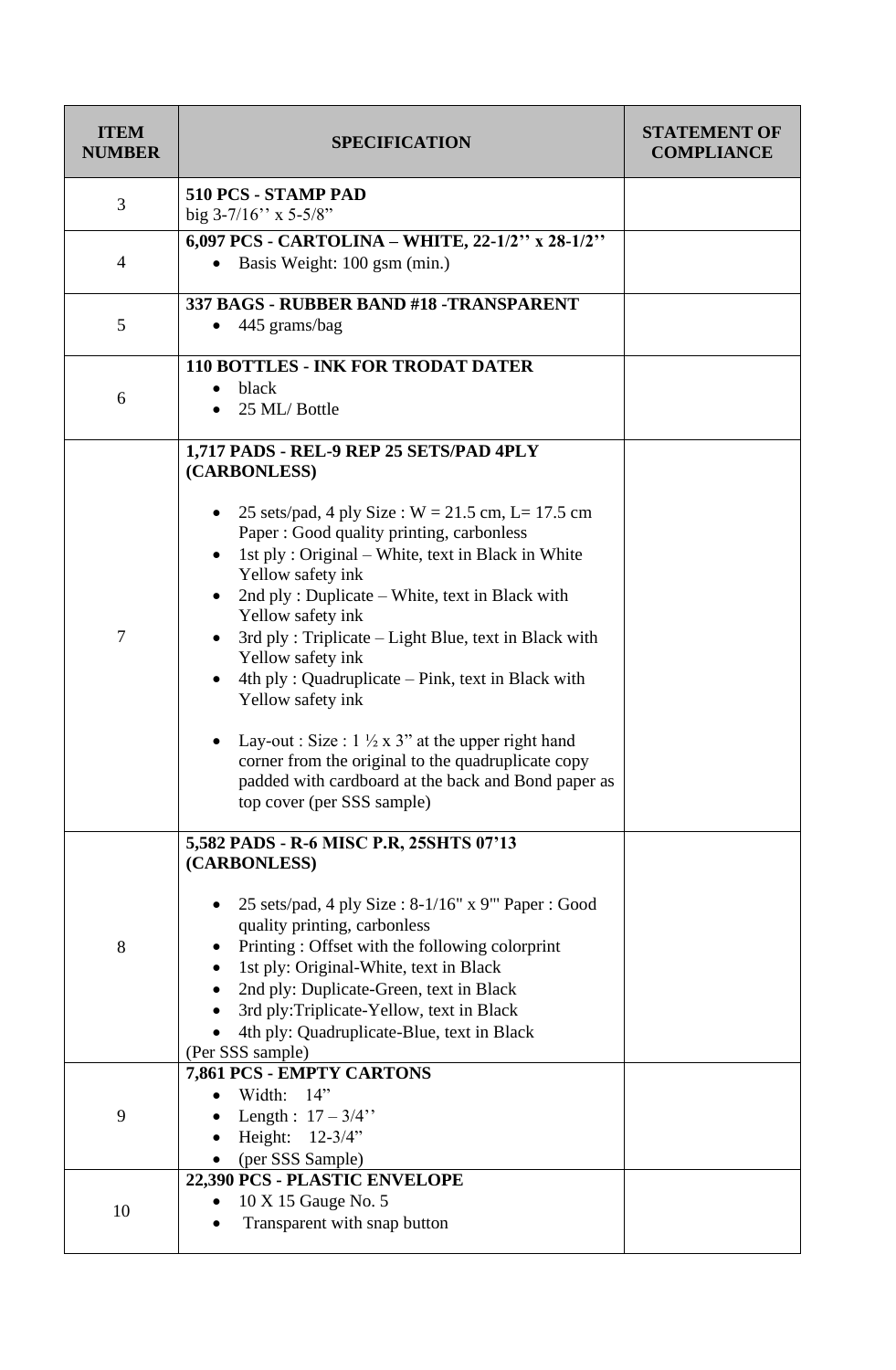| <b>ITEM</b><br><b>NUMBER</b> | <b>SPECIFICATION</b>                                                                                                        | <b>STATEMENT OF</b><br><b>COMPLIANCE</b> |
|------------------------------|-----------------------------------------------------------------------------------------------------------------------------|------------------------------------------|
|                              | <b>OTHER REQUIREMENTS</b><br><b>Submission of the following:</b>                                                            |                                          |
|                              | • ISO-536 Paper and Board-Determination of<br>Grammage<br>• ISO 2759:2014(E). Board - Determination of<br>bursting strength |                                          |

#### **LOT 4 – DISPOSABLE SURGICAL FACE MASK**

| <b>ITEM</b><br><b>NUMBER</b> | <b>SPECIFICATION</b>                                                                                                                                                                              | <b>STATEMENT OF</b><br><b>COMPLIANCE</b> |
|------------------------------|---------------------------------------------------------------------------------------------------------------------------------------------------------------------------------------------------|------------------------------------------|
|                              | 18,336 boxes - DISPOSABLE SURGICAL FACE MASK<br>FDA Approved<br>Material: Three (3) ply<br>$\bullet$<br>Mask Securing Method: Earloop<br>$\bullet$<br>Packing: Fifty (50) pieces/box<br>$\bullet$ |                                          |
|                              | <b>OTHER REQUIREMENTS</b>                                                                                                                                                                         |                                          |
|                              | Submission of FDA Certificate                                                                                                                                                                     |                                          |

#### **LOT 5 – DISINFECTANT CONCENTRATE**

| <b>ITEM</b><br><b>NUMBER</b> | <b>SPECIFICATION</b>                                       | <b>STATEMENT OF</b><br><b>COMPLIANCE</b> |
|------------------------------|------------------------------------------------------------|------------------------------------------|
|                              | 2,474 gallons - DISINFECTANT CONCENTRATE                   |                                          |
|                              | Can be diluted to a maximum ratio of 1:100                 |                                          |
|                              | Non – bleaching action                                     |                                          |
|                              | Packaging: Per gallon                                      |                                          |
|                              | FDA approved                                               |                                          |
|                              |                                                            |                                          |
|                              | <b>OTHER REQUIREMENTS</b><br>Submission of FDA Certificate |                                          |

٦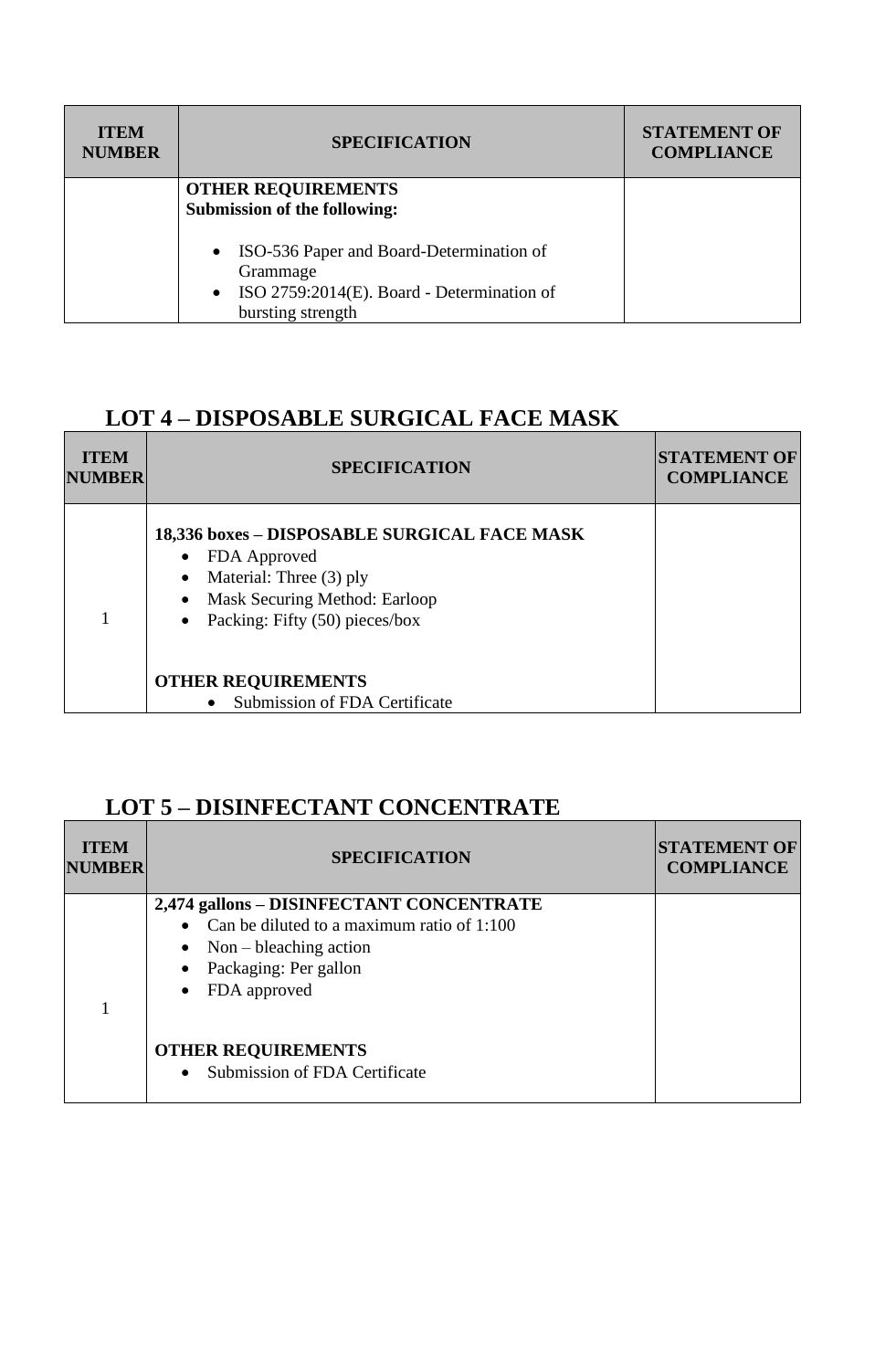## **Section III. Bid Data Sheet**

| 20.2 | The Lowest Calculated Bidder shall submit the following:                                                                                                                                                                                                         |  |
|------|------------------------------------------------------------------------------------------------------------------------------------------------------------------------------------------------------------------------------------------------------------------|--|
|      | 1. Registration certificate from Securities and Exchange Commission (SEC),<br>Department of Trade and Industry (DTI) for sole proprietorship, or<br>Cooperative Development Authority (CDA) for cooperatives or its<br>equivalent document                       |  |
|      | 2. Mayor's or Business permit issued by the city or municipality where the<br>principal place of business of the prospective bidder is located, or the<br>equivalent document for Exclusive Economic Zones or Areas;                                             |  |
|      | 3. Tax clearance per E.O. No. 398, s. 2005, as finally reviewed and approved<br>by the Bureau of Internal Revenue (BIR)                                                                                                                                          |  |
|      | 4. Latest Audited Financial Statements                                                                                                                                                                                                                           |  |
|      | 5. Latest income tax return corresponding to the Audited Financial Statements<br>submitted, filed electronically (EFPS);                                                                                                                                         |  |
|      | 6. Quarterly VAT (business tax returns) per Revenue Regulations 3-2005 for<br>the last six (6) months filed electronically (EFPS);                                                                                                                               |  |
|      | 7. Certificate of Dealership/Resellership from the manufacturer addressed to<br>the Procuring Entity or Certification of Dealership from the Distributor and<br>certificate of Distributorship from the Manufacturer addressed to the<br><b>Procuring Entity</b> |  |
|      | 8. Certificate of Authenticity of the product from the manufacturer addressed<br>to the Procuring Entity                                                                                                                                                         |  |